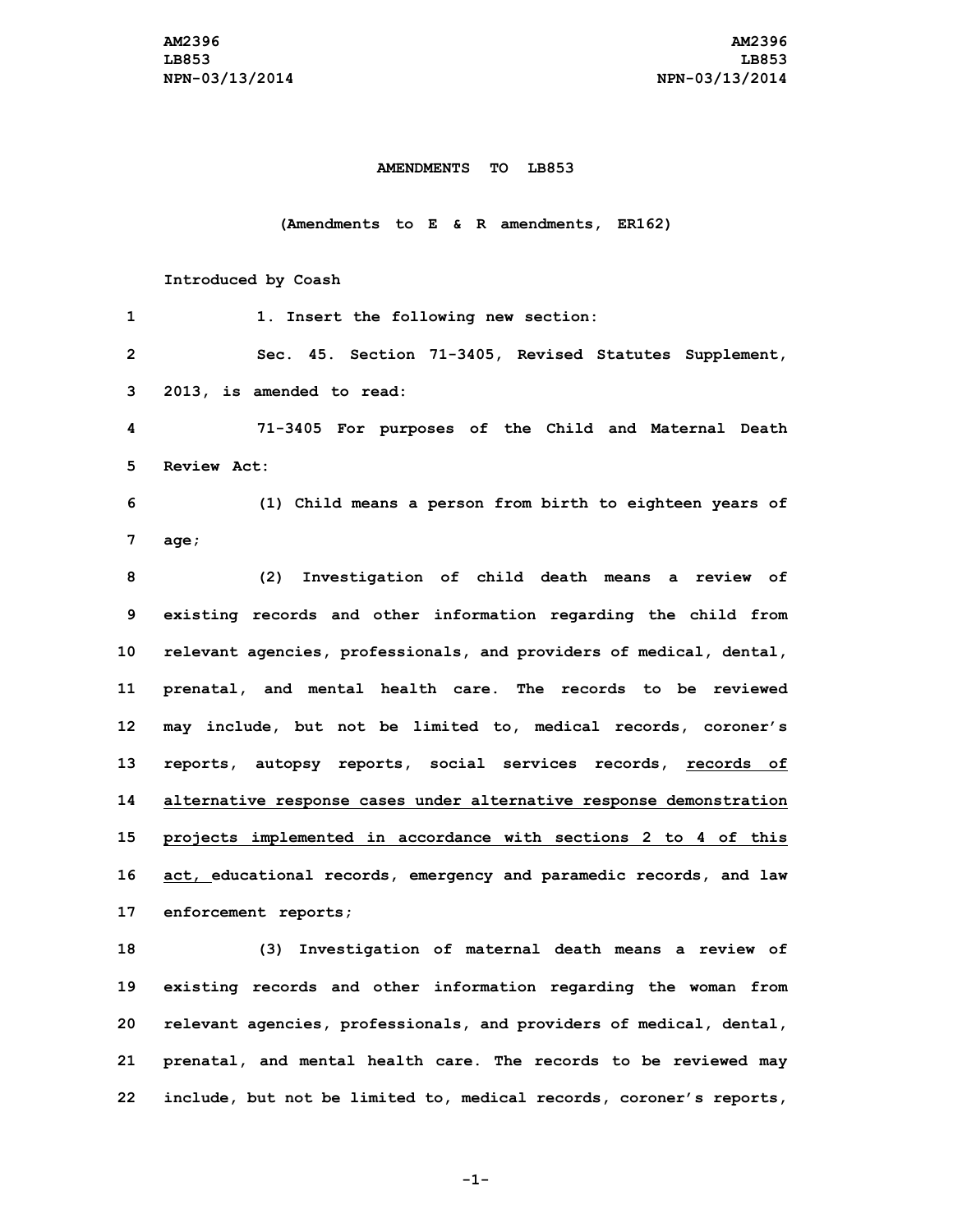**1 autopsy reports, social services records, educational records, 2 emergency and paramedic records, and law enforcement reports;**

**3 (4) Maternal death means the death of <sup>a</sup> woman during 4 pregnancy or the death of <sup>a</sup> postpartum woman;**

**5 (5) Postpartum woman means <sup>a</sup> woman during the period of 6 time beginning when the woman ceases to be pregnant and ending one 7 year after the woman ceases to be pregnant;**

 **(6) Preventable child or maternal death means the death of any child or pregnant or postpartum woman which reasonable medical, social, legal, psychological, or educational intervention may have prevented. Preventable child or maternal death includes, but is not limited to, the death of <sup>a</sup> child or pregnant or postpartum woman from (a) intentional and unintentional injuries, (b) medical misadventures, including untoward results, malpractice, and foreseeable complications, (c) lack of access to medical care, (d) neglect and reckless conduct, including failure to supervise and failure to seek medical care for various reasons, and (e) preventable premature birth;**

**19 (7) Reasonable means taking into consideration the 20 condition, circumstances, and resources available; and**

**21 (8) Team means the State Child and Maternal Death Review 22 Team.**

**23 2. On page 4, line 19, after "implementation" insert 24 "plan".**

**25 3. On page 5, strike line 3 and insert "this section to 26 the commission and electronically to the Legislature by November". 27 4. On page 7, lines 4 and 5, strike "the provisions of**

**-2-**